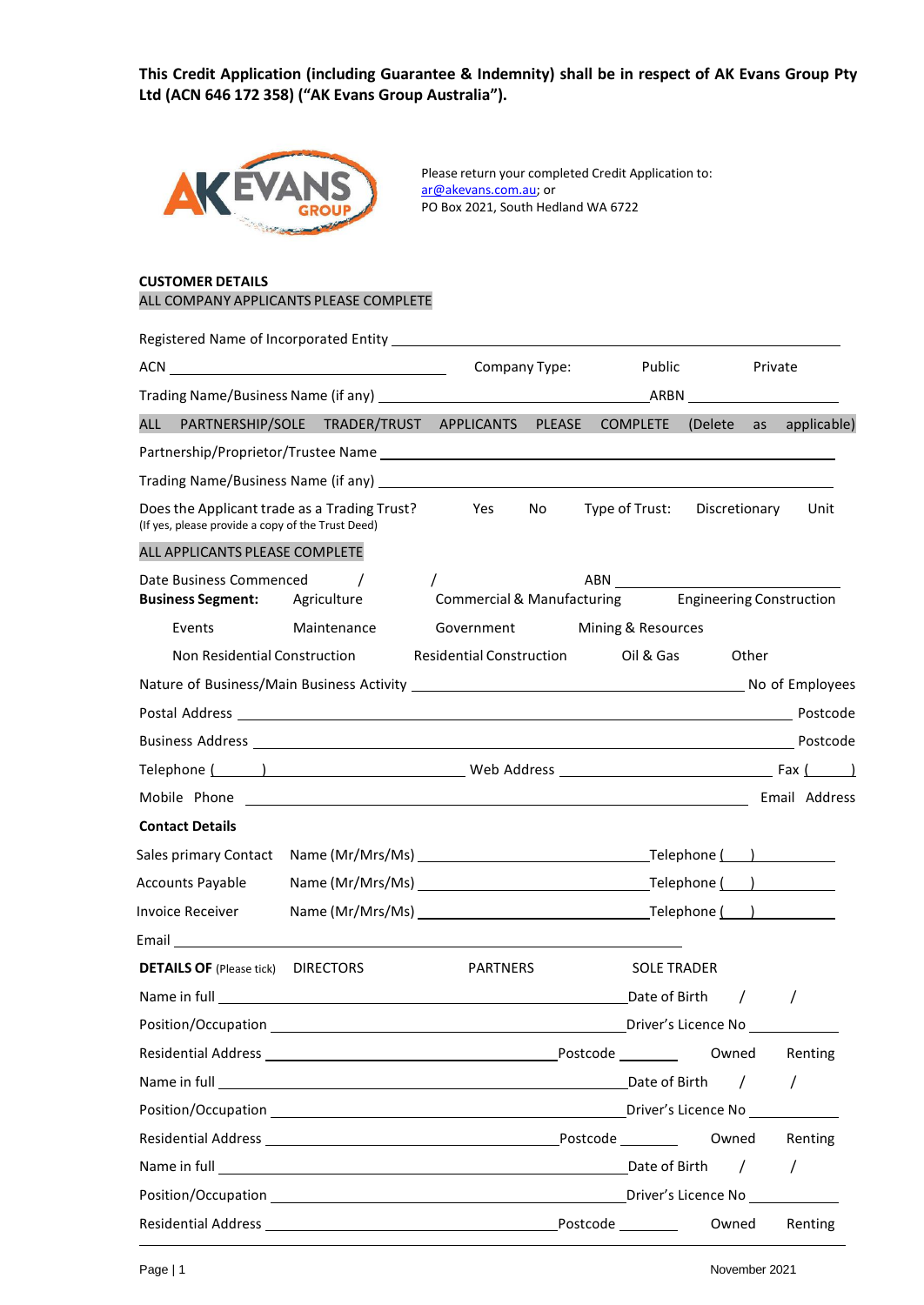| <b>TRADE REFERENCES (MAJOR SUPPLIERS)</b>                                                                  |  |
|------------------------------------------------------------------------------------------------------------|--|
|                                                                                                            |  |
|                                                                                                            |  |
|                                                                                                            |  |
| TYPE OF EQUIPMENT GENERALLY REQUIRED THE REAL PROPERTY OF EXAMPLE AND THE REAL PROPERTY OF REAL PROPERTY.  |  |
|                                                                                                            |  |
| Purchase Order numbers required with all hires (Please tick) Yes No                                        |  |
| Has Applicant or any associated company or person traded with AK Evans Group Australia now or in the past? |  |

**Yes** Note that the Notation of the Notation of the Notation of the Notation of the Notation of the Notation of the Notation of the Notation of the Notation of the Notation of the Notation of the Notation of the Notation o

(If yes, please advise account name(s) and number(s))

### **1. General Terms**

1.1 By signing this Credit Application, the Customer hereby acknowledges and agrees that the Customer is applying for a credit

account with AK Evans Group Australia on the conditions that the Customer:

(a) warrants that all information provided to AK Evans Group Australia in relation to this Credit Application is true and complete

and acknowledges that AK Evans Group Australia relies on the information in making a decision to grant a Credit Account; (b) acknowledges that this is a Credit Application and AK Evans Group Australia may accept or refuse this application at its sole

- discretion. The Credit Application is subject to acceptance by AK Evans Group Australia;
- (c) expressly acknowledge that the terms of this Credit Application if accepted by AK Evans Group Australia shall form part of each and every Hire Agreement with AK Evans Group Australia;
- (d)AK Evans Group Australia may review any Credit Account granted to the Customer without notice and may, at its discretion, withdraw or reduce any credit for any reason;

(e) understands, for the avoidance of doubt, that if the Customer's Credit Account is approved and the Customer hires

Equipment from AK Evans Group Australia:

- (i) as security for the Customer's obligations and liabilities under the Hire Agreement, the Customer charges for the due and punctual payment and performance of those obligations and liabilities, all of the Customer's legal and equitable interest (both present and future) of whatsoever nature held in any and all real property;
- (ii) without limiting the generality of the charge in this clause, the Customer agrees, on AK Evans Group Australia's request, to execute any documents and do all things necessary required by AK Evans Group Australia to register a mortgage security or other instrument of security over any real property and against the event that the Customer fails to do so within a reasonable time of being so requested, the Customer irrevocably and by way of security, appoints any credit manager or solicitor engaged by AK Evans Group Australia to be the Customer's true and lawful attorney to execute and register such instruments;
- (iii) the Customer will indemnify AK Evans Group Australia on an indemnity basis against all costs and expenses incurred by AK Evans Group Australia in connection with the preparation and registration of any such charge and mortgage documents; and
- (iv) the Customer also consents unconditionally to AK Evans Group Australia lodging a caveat or caveats noting AK Evans

Group's interest in any of the Customer's real property;

(f) agrees that any capitalised terms in this Credit Application have the same meaning as set out in the Hire Agreement with

- AK Evans Group Australia;
- (g) warrants that the company, trust and/or each director, partner, individual, sole trader stated in this Credit Application is solvent and can pay its respective debts as and when due and that no steps have been taken to place any of them into bankruptcy, voluntary administration, liquidation, receivership or management; and

(h) warrants that the person who signs this Credit Application is authorised to do so on behalf of the Customer and hereby

binds the Customer.

- **2. Privacy**
- 2.1 By signing this Credit Application, the Customer consents to and authorises AK Evans Group Australia:

(a) to obtain any information about any of the Customer's consumer or commercial credit or business history or the Customer's commercial activities or commercial credit worthiness from the Customer's bank or any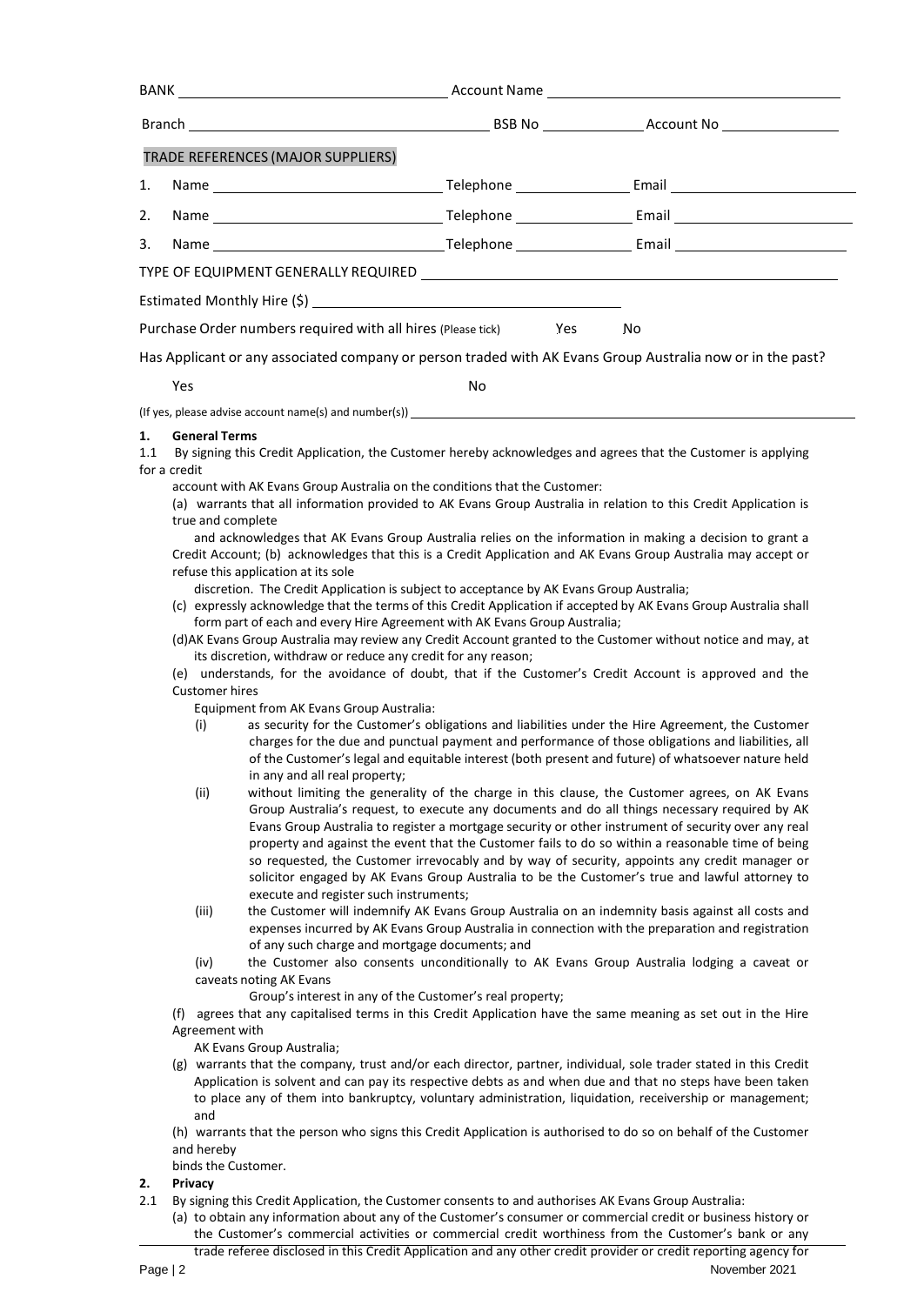the purposes of assessing the application for credit, or in connection with any guarantee and to disclose such information to a credit reporting agency;

(b) to give to a person who is currently a guarantor, or whom the Customer has indicated is considering becoming a guarantor, a credit report containing information about the Customer for the purpose of the Guarantor deciding whether to act as guarantor, or to keep the Guarantor informed about the guarantee. The Customer understands AK Evans Group Australia

may disclose any information about the Customer's credit worthiness, credit standing, credit history or credit capacity that

credit providers are allowed to disclose under the Privacy Act;

- (c) unless otherwise prevented by law to collect from, store, use, disclose to or exchange with any of the parties named in clause 2.1(a) above or any Guarantors or other credit providers named in this Credit Application or named in a consumer credit report issued by a credit reporting agency, third party providers, solicitors, mercantile agents, insolvency administrators, insurers and insurance brokers, persons involved with the collection of trade bills or the factoring of trade debt, information about the Customer's personal or commercial credit worthiness or business history in order to assess the Credit Application (including whether to accept as Guarantor any person signing), monitor the credit worthiness or withdraw credit facilities, notify of the Customer's default, issue trade bills, insure risk, process any payment instructions, direct debit facilities and or credit facilities requested by the Customer and or Guarantor/s to enable the daily operation of the Customer's Credit Account and collect overdue accounts; and
- (d) to the extent permitted by law, to disclose the contents of a credit report by a credit reporting agency to AK Evans

Group's solicitors or mercantile agents.

- 2.2 Unless otherwise prevented by law, the Customer consents to the use and storing of any personal information provided for the following purposes and any other purposes as shall be agreed between AK Evans Group Australia and the Customer from time to time:
	- (a) the hire of equipment and associated services by AK Evans Group Australia;
	- (b) the marketing of hire services by AK Evans Group Australia or AK Evans Group Australia's agents, affiliated companies or

contractors.

2.3 AK Evans Group Australia agrees that, in dealing with information disclosed to AK Evans Group Australia by the Customer pursuant to clause 2.1 and 2.2, AK Evans Group Australia will deal with that information in accordance with the Privacy Act 1988 (Cth).

### **3. Personal Property Securities Act**

- 3.1 In consideration of AK Evans Group supplying the Equipment to the Customer, at the Customer's request, the Customer, by signing this Credit Application:
	- (a) Grants to AK Evans Group a purchase money security interest (**PMSI**) in the Equipment as defined by the PPSA;
	- (b) Agrees that any of the Equipment or proceeds of sale of the Equipment coming into existence after the date of this Credit Application will come into existence subject to the PMSI granted in this Credit Application and the terms of this Credit Application without the need for any further action or agreement by any party;
	- (c) Acknowledges that the Customer has received valuable consideration from AK Evans Group Australia and agree that it is sufficient; and
	- (d) Agrees that the PMSI has attached and will attach to all Equipment supplied now or in the future supplied to the Customer, and that the attachment of the PMSI has in no way been deferred or postponed from the date recorded in this Credit Application.
- 3.2 AK Evans Group Australia reserves the right to register a financing statement in respect of any Equipment supplied by AK Evans Group Australia to the Customer pursuant to this Credit Application, and in respect of which credit has been extended by AK Evans Group Australia to the Customer. The costs of registering a financing statement or a financing change statement will be paid by the Customer and may, where applicable, be debited against the Customer's credit account with AK Evans Group Australia.
- 3.3 The Customer waives its right to receive a copy of the verification statement confirming registration of a financing statement, or a financing change statement relating to the security interest under this Credit Application.
- 3.4 The Customer will promptly, on request by AK Evans Group Australia, execute all documents and do anything else reasonably required by AK Evans Group to ensure that the PMSI created by this Credit Application constitutes a perfected security interest over all Equipment supplied.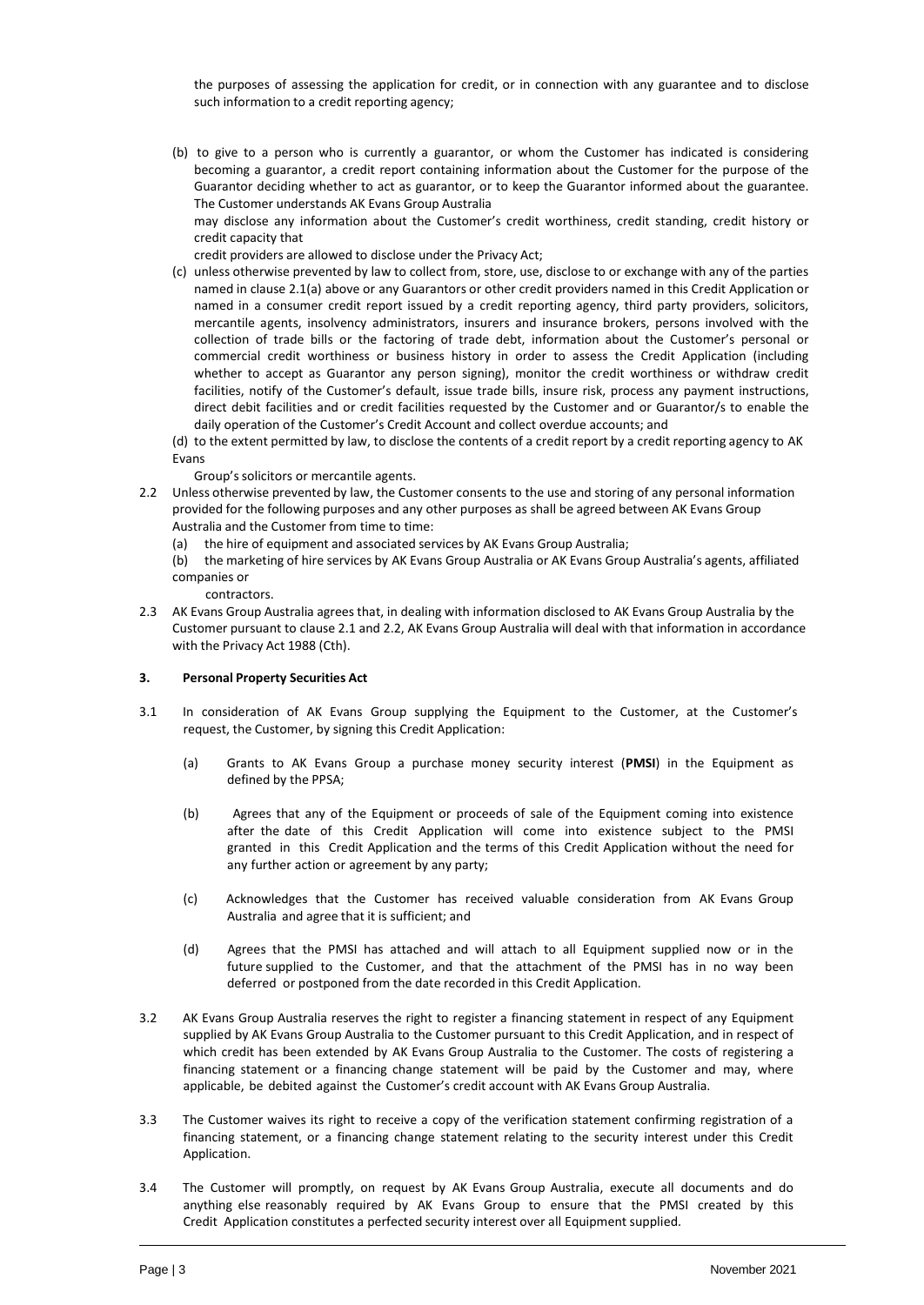- 3.5 The Customer will not allow any person to register a financing statement over any of the Equipment supplied by AK Evans Group Australia without the prior written consent of AK Evans Group Australia and will immediately notify AK Evans Group Australia if the Customer becomes aware of any person taking steps to register a financing statement in relation to the Equipment.
- 3.6 The Customer will not allow the Equipment to become accessions or commingled with other Equipment unless AK Evans Group Australia has first perfected any security interest that AK Evans Group Australia has in relation to the Equipment.
- 3.7 If AK Evans Group Australia perfects any security interest that AK Evans Group Australia has in relation to the Equipment the Customer will not do anything that results in AK Evans Group Australia having less than the security or priority granted by the PPSA that AK Evans Group Australia assumed at the time of that perfection, subject only to the rights of a mortgagee pursuant to a registered mortgage under the Transfer of Land Act 1893.
- 3.8 The Customer irrevocably grants to AK Evans Group Australia the right to enter onto the Customer's property or premises, without notice, and without being in any way liable to the Customer or to any third party, if AK Evans Group Australia has cause to exercise any of AK Evans Group Australia's rights under the PPSA, and you will indemnify AK Evans Group Australia from any claims made by any third party as a result of such exercise.
- 3.9 AK Evans Group Australia and the Customer agree that nothing set out in the PPSA will apply to this Credit Application or the security under the Credit Application except where the provisions of the PPSA are paramount.

| <b>DIRECTORS</b>         | <b>PARTNERS</b> | <b>SOLE TRADER</b>          | <b>AUTHORISED OFFICER</b> |
|--------------------------|-----------------|-----------------------------|---------------------------|
| Signature                |                 | <b>Print Name and Title</b> |                           |
| Signature                |                 | Print Name and Title        |                           |
| Signature                |                 | Print Name and Title        |                           |
| Office Use Only          |                 |                             |                           |
| AK Evans Group Australia |                 | <b>Account Manager</b>      |                           |

Signed on behalf of the Applicant by (Please tick)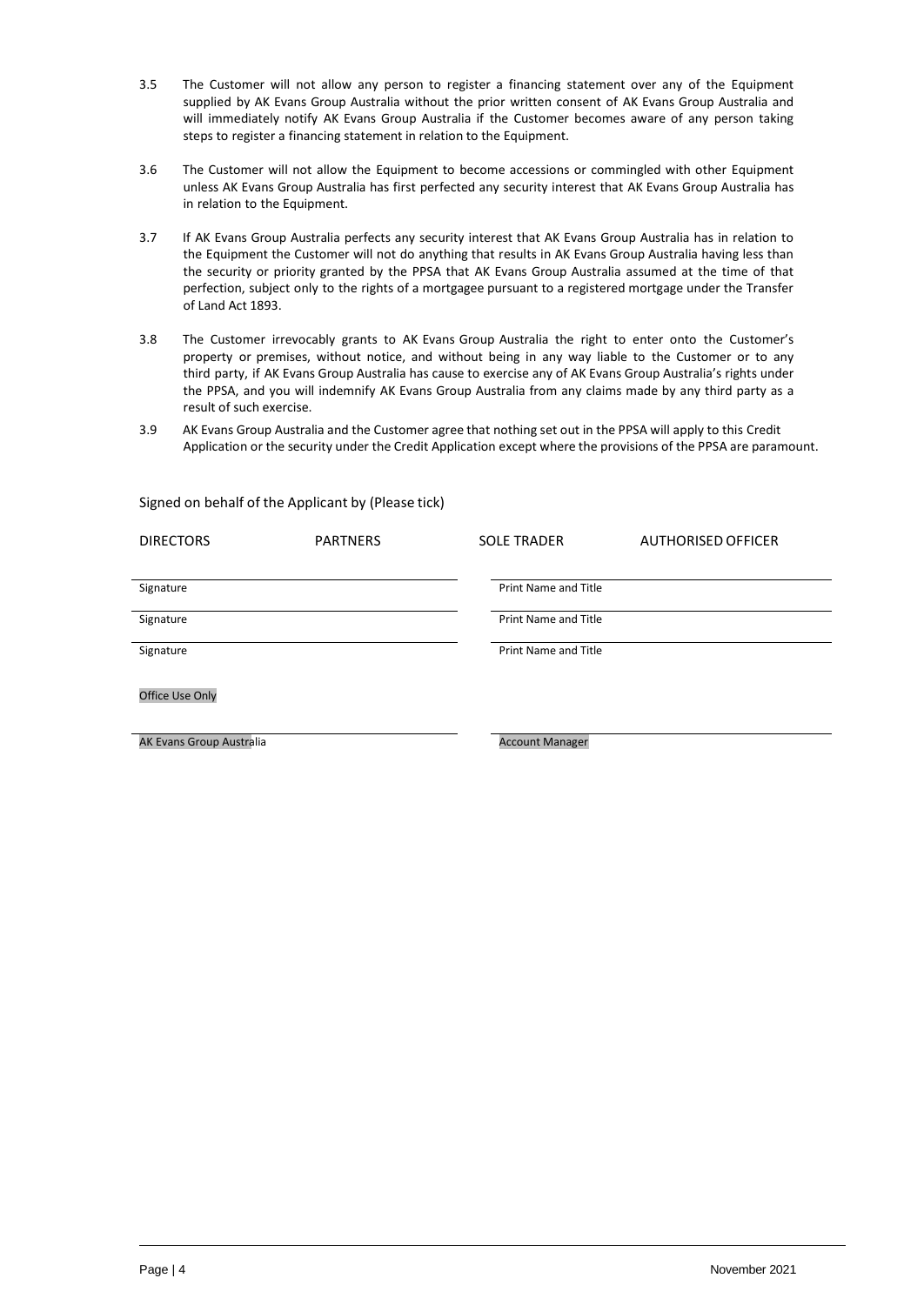

# **GUARANTEE, INDEMNITY & CHARGE ("GUARANTEE")**

(This Guarantee, Indemnity and Charge relates to AK Evans Group's hire of Equipment from time to time to the Customer)

|                                                                   |                                                                                                                           | <b>ABN</b>    |
|-------------------------------------------------------------------|---------------------------------------------------------------------------------------------------------------------------|---------------|
|                                                                   | This Guarantee, Indemnity & Charge is between AK Evans Group Australia (ACN 646 172 358) of 4b Trig Street,               |               |
| "Guarantor/s"):                                                   | Wedgefield, South Hedland, WA, 6722 ("AK Evans Group Australia") AND the Guarantor/s stated below (the                    |               |
|                                                                   |                                                                                                                           |               |
|                                                                   |                                                                                                                           | ("Guarantor") |
|                                                                   |                                                                                                                           |               |
|                                                                   |                                                                                                                           |               |
| <b>TERMS OF GUARANTEE, INDEMNITY &amp; CHARGE</b>                 |                                                                                                                           |               |
| follows:                                                          | The Guarantors hereby JOINTLY AND SEVERALLY AGREE with AK Evans Group Australia as                                        |               |
| 1.                                                                | At the request of the Guarantor/s, AK Evans Group Australia have indicated that AK Evans Group Australia may at AK        |               |
| Evans                                                             |                                                                                                                           |               |
| Group's sole discretion:                                          |                                                                                                                           |               |
|                                                                   | (a) hire Equipment under AK Evans Group Australia's Hire Agreement;                                                       |               |
| (b) make available a certain limit of credit to the Customer; and |                                                                                                                           |               |
|                                                                   | (c) make available in the future a certain limit of credit to the Customer.                                               |               |
| 2.<br>Group:                                                      | The Guarantor/s give this Guarantee, Indemnity & Charge at the request of the Customer and in consideration of AK Evans   |               |
|                                                                   | (a) providing or continuing to provide a line of credit for the Customer; and                                             |               |
|                                                                   | (b) refraining from immediately asking for payment of any amounts now owing by the Customer.                              |               |
| 3.                                                                | The Guarantor/s unconditionally and irrevocably guarantee to AK Evans Group Australia the due and punctual payment by the |               |

- 3. The Guarantor/s unconditionally and irrevocably guarantee to AK Evans Group Australia the due and punctual payment by the Customer to AK Evans Group Australia of all monies at any time actually or contingently owing to AK Evans Group Australia by the Customer either alone or jointly or severally with others on any account (the "Guaranteed Monies"), including without limitation, by way of:
	- (a) monies payable for Equipment hired, or to be hired by AK Evans Group Australia to the Customer;
	- (b) interest;
	- (c) costs and charges; and
	- (d) indemnity or damages.
- 4. The terms of this Guarantee shall apply to, and form part of, every Hire Agreement.
- 5. If the Customer defaults in payment of the Guaranteed Monies, the Guarantor/sshall pay those monies on demand, by way of currency, to or as directed by AK Evans Group Australia in order to discharge the debt owed by the Customer in full.
- 6. This Guarantee, Indemnity and Charge shall constitute a continuing guarantee and indemnity to AK Evans Group Australia for
- all Guaranteed Monies which are now or may from time to time be owing or remain unpaid.
- 7. The Guarantor/s obligations under this Guarantee, Indemnity and Charge are primary obligations and are not ancillary or collateral to any other right or obligation. The Guarantor/s obligations may be enforced against the Guarantor/s without AK Evans Group Australia being required to take any action against the Customer whether by making a demand or under any security it may hold for the Guaranteed Monies.
- 8. The liability of the Guarantor/s under this Guarantee, Indemnity and Charge is absolute and unconditional and it shall not be avoided, released or affected by anything at all which, but for this provision, might operate to relieve the Guarantor/s of any obligation in whole or in part, including without limitation:
	- (a) entering into any transaction or arrangement, including an arrangement which increases the Guaranteed Monies, any extension of time, any waiver of release, which may be made or given between AK Evans Group Australia, the Customer, the Guarantor/s and anyone else;
	- (b) any agreement between AK Evans Group Australia and the Customer becoming wholly or partly unenforceable;
	- (c) our failure to give notice, or any other omission, mistake, delay or negligence on AK Evans Group Australia's
	- part; (d) AK Evans Group Australia's refusal to hire further Equipment to the Customer;
	- (e) the bankruptcy, winding up, liquidation or becoming insolvent under the administration of, or appointment of an administration to, the Guarantor/s, the Customer or any other person;
	- (f) any change in the constitution, ownership, directors or management of the Customer;
	- (g) AK Evans Group Australia compounding or compromising with or releasing the Customer or any Guarantor of this Guarantee, Indemnity and Charge or any other person or corporation whatsoever or the release, abandonment, variation, relinquishment, loss or renewal in whole or in part of any security asset or right held by AK Evans Group Australia;
	- (h) the fact that any other person fails to become bound or ceases to become bound as surety in respect of the Guaranteed Monies;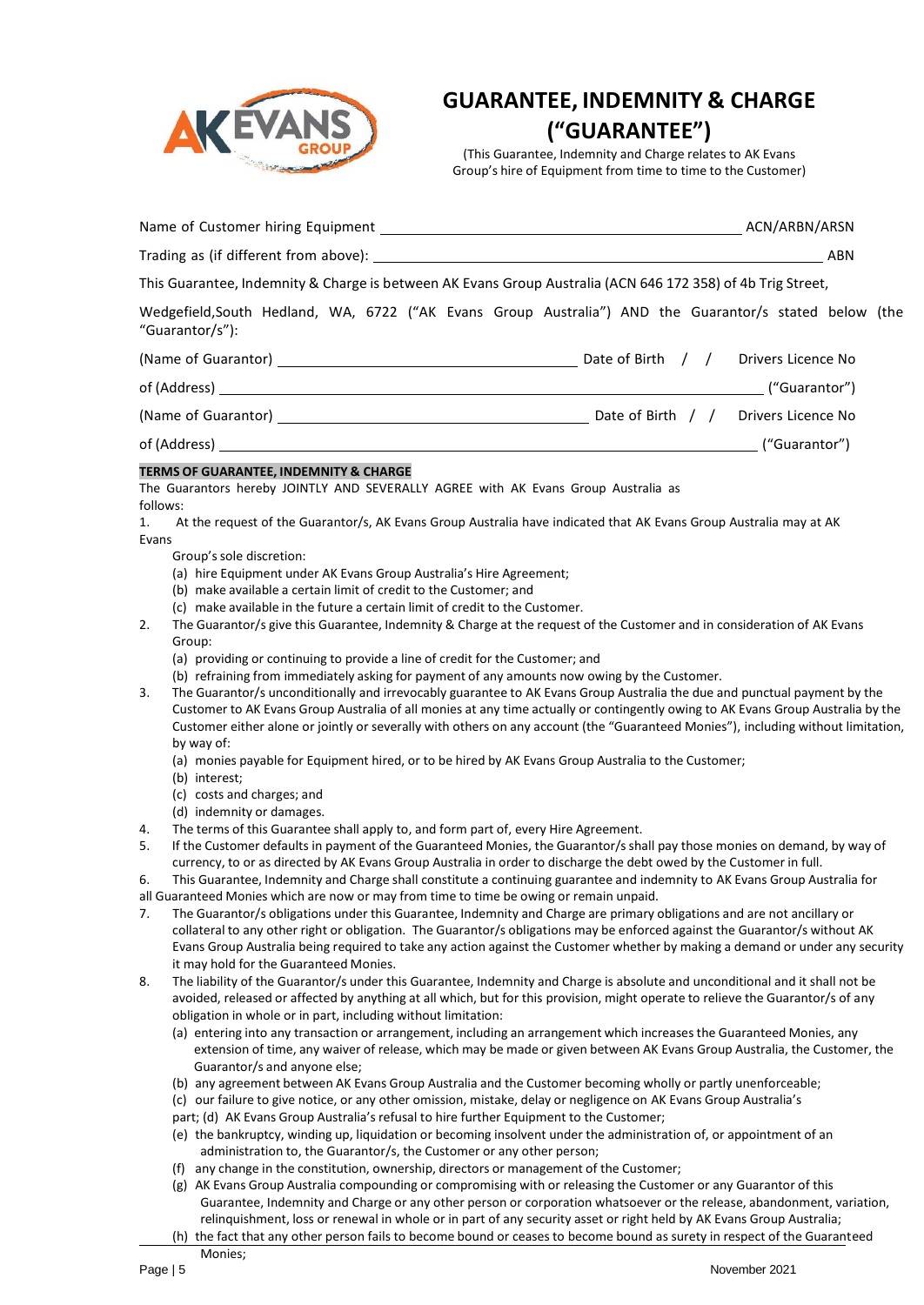- (i) if the Customer is the trustee of a trust, it acting beyond its powers under the trust; or
- (j) anything else which might prejudice or discharge any Guarantor's liability under this Guarantee, Indemnity and Charge.
- 9. Any payment made to AK Evans Group Australia and later avoided by the application of any statutory provision or legal or
- equitable

principle shall be deemed not to discharge the Guarantor's liability and, that in such event, the parties hereto are to be restored to the rights which each respectively would have had if the payment had not been made.

- 10. Notwithstanding the fact that this Guarantee, Indemnity and Charge may have been intended or expressed to be executed and given by more than one person it shall bind each person who executes it from execution, notwithstanding that any proposed or contemplated party does not execute this Guarantee, Indemnity and Charge.
- 11. Until AK Evans Group Australia has received all monies due from the Guarantor/s to AK Evans Group Australia under this Guarantee, Indemnity and Charge, the Guarantor agrees:
	- (a) in the event of any liquidation, provisional liquidation, receivership, voluntary administration, deed of company arrangement, scheme of arrangement or other administration in insolvency of the Customer, that the Guarantor will not without AK Evans Group Australia's prior consent lodge any proof of debt or similar claim for any debt or liability to the Guarantor on any account whatsoever, nor enforce any security held by the Guarantor in respect of the Customer and shall hold any such debt, liability or security and any rights or benefits in respect thereof on trust for AK Evans Group Australia;
	- (b) on AK Evans Group Australia's request, to lodge a proof of debt or similar claim in any such Administration and enforce any such security and to execute all such documents and do all such things as AK Evans Group Australia may require to enable AK Evans Group Australia to have and receive the benefit of or arising from any such proof, claim or security;
	- (c) not to attempt or purport to be surrogated to AK Evans Group Australia;
	- (d) to waive all rights as surety which are inconsistent with this Guarantee, Indemnity and Charge; and
	- (e) that the Guarantor's liability under this Guarantee, Indemnity and Charge shall be that of principal debtor.
- 12. The Guarantor/s agree that a certificate issued by any of AK Evans Group Australia's authorised officers stating any monies owed by the Customer or Guarantor to AK Evans Group Australia (or any related body corporate) including monies due under this Guarantee, Indemnity and Charge, shall be conclusive evidence of such amounts owing by the Customer and each Guarantor.
- 13. All payments which a Guarantor is required to make under this Guarantee, Indemnity and Charge must be made without any setoff, counterclaim condition or deduction and are payable on demand by AK Evans Group Australia.
- 14. Each Guarantor hereby charges and creates in AK Evans Group Australia's favour a security interest in, for the payment of all monies due from the Guarantor to AK Evans Group Australia under this Guarantee, Indemnity and Charge, all the Guarantor's present and future beneficial interests in real property and all of the Guarantor's present and after-acquired property. Each Guarantor also agrees that on demand by AK Evans Group Australia, the Guarantor will immediately execute such mortgage or other instrument of security, as AK Evans Group Australia require, and against the event that the Guarantor fails to do so within a reasonable time register such instruments. Notwithstanding any other provision in this Guarantee, Indemnity and Charge each Guarantor irrevocably and unconditionally consents to lodgement by AK Evans Group Australia of a caveat noting the interest given by this charge, security interest, or any other mortgage or other instrument of security, on the title of any property of the Guarantor whenever AK Evans Group Australia so wishes.
- 15. The Guarantor/s unconditionally and irrevocably guarantee AK Evans Group Australia the due and punctual performance by the Customer of its obligations under each and every Hire Agreement.
- 16. The Guarantor/s agree to indemnify AK Evans Group Australia against any losses, costs, charges or expenses of any nature (including AK Evans Group Australia's solicitors' costs and disbursements on an indemnity basis of any litigation, arbitration or other

alternative dispute resolution process between AK Evans Group Australia and the Customer or any Guarantor, or any commission paid or payable by AK Evans Group Australia to any commercial or mercantile agent) which it has incurred or incurs in the future: (a) as a result of the Customer's breach of any of the terms and conditions of the Credit Application or Hire Agreement; or

- (b) otherwise arising out of the business relationship between the Customer and AK Evans Group Australia; or
- (c) in connection with the preparation, enforcement or discharge of this Guarantee, Indemnity and Charge or further security requested under clause 13; or
- (d) otherwise arising under or in connection with this Guarantee, Indemnity and Charge.
- 17. Until such time as the Guaranteed Monies have been irrevocably paid in full, if the Customer is wound up, AK Evans Group Australia may prove for all monies which the Guarantor/s may have paid under this Guarantee, Indemnity and Charge and need not apply, in discharge of the Guaranteed Monies, any monies which it receives.
- 18. For the consideration mentioned above, the Guarantor/s unconditionally and irrevocably indemnify AK Evans Group Australia against any loss or liability which they may suffer because the whole or any part of the Guaranteed Monies are not recoverable from the Customer, and not recoverable from any Guarantor as surety, because of any default by the Customer in the performance and observance by the Customer of its obligations under any Hire Agreement, by reason of the Customer's insolvency or bankruptcy or by reason of the contract between the Customer and AK Evans Group Australia being void, voidable or unenforceable for any reason whatever, whether or not the circumstances were known to AK Evans Group Australia.
- 19. If, after AK Evans Group Australia applies any amount against any of the Guaranteed Monies, AK Evans Group Australia forms the view that AK Evans Group Australia is obliged to, or that it is reasonable to compromise and, make a payment in respect of the amount so applied by AK Evans Group Australia to any person under the law relating to bankruptcy, winding up or the protection or creditors, AK Evans Group Australia's right under this Guarantee, Indemnity and Charge will be re-instated, and will be the same in respect of the amounts as if the application or the payment or transaction giving rise to it, had not been made.
- 20. Service of any notice, demands, proceedings, summonses, suits or actions (together referred to as "Notice") upon any Guarantor herein may be effected by AK Evans Group Australia or AK Evans Group Australia's solicitors sending such process by prepaid post to the Guarantor's address shown above or to the last disclosed address of the Guarantor in any company search or business name search. Service shall be deemed to have been effected two business days after the posting of the Notice.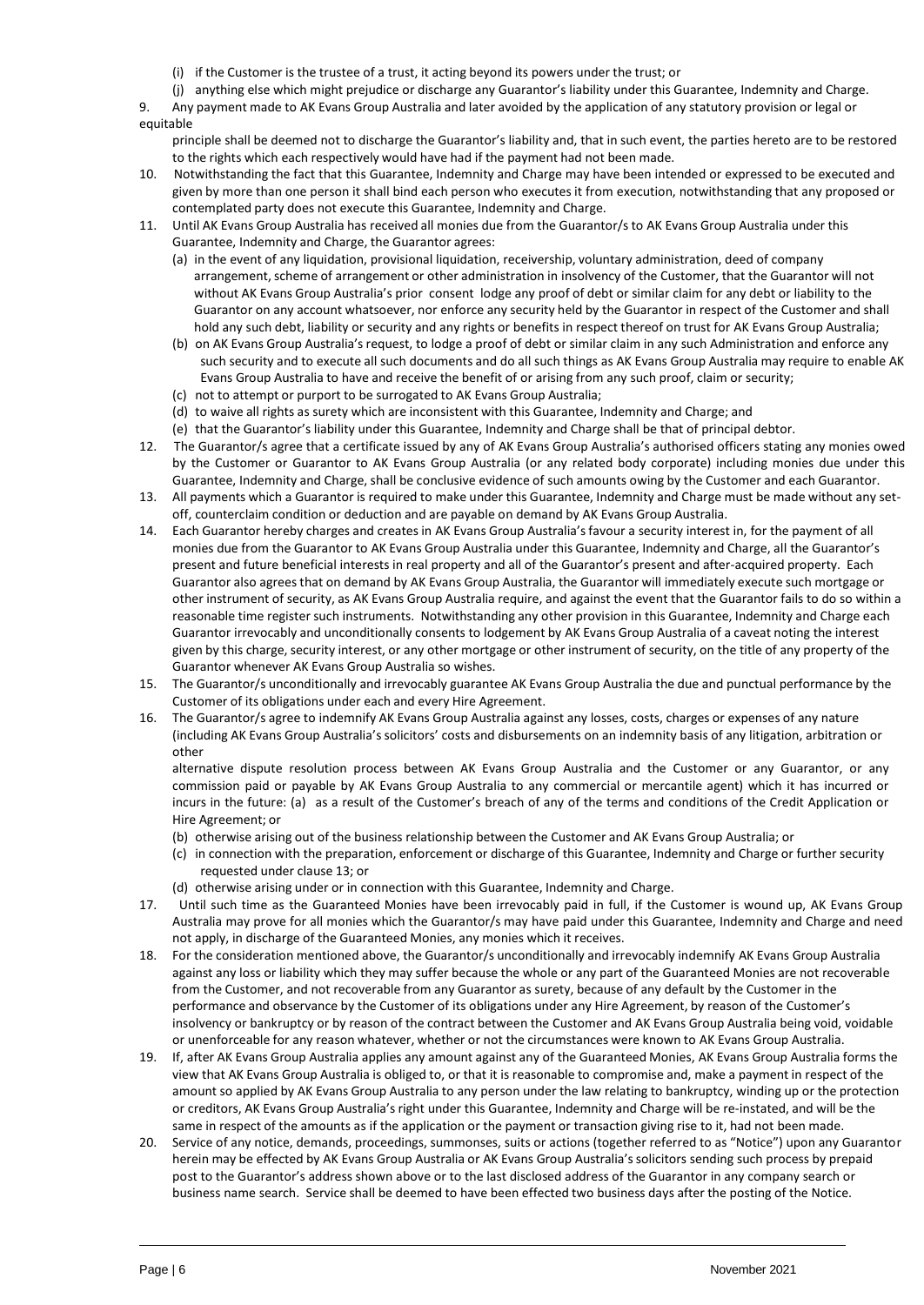- 21. The Guarantor/s:
	- (a) consent to AK Evans Group Australia affecting and maintaining a registration on the register (in any manner AK Evans Group considers appropriate) in relation to any security interest contemplated or constituted by this Guarantee, Indemnity and Charge and the Guarantor/s agree to sign any documents and provide all assistance and information to AK Evans Group required to facilitate the registration and maintenance of any security interest. We may at any time register a financing statement or financing change statement in respect of a security interest. The Guarantor/s waive the right to receive notice of a verification statement in relation to any registration on the register of a security interest contemplated or constituted by this Guarantee, Indemnity and Charge;
	- (b) undertake to:
		- (i) do anything (including executing any new document or providing any information) that is required by AK Evans Group Australia to register a financing statement or financing change statement or to ensure that AK Evans Group Australia's security position, and rights and obligations, are not adversely affected by the PPSA and that AK Evans Group Australia acquire and maintain a perfected security interest under the PPSA;
		- (ii) not register a financing change statement in respect of a security interest contemplated or constituted by this Guarantee, Indemnity and Charge without AK Evans Group Australia's prior written consent; and
		- (iii) not register, or permit to be registered, a financing statement or a financing change statement in relation to the personal property which is the subject of a security interest contemplated or constituted by this Guarantee, Indemnity and Charge in favour of a third party without AK Evans Group Australia's prior written consent.
- 22. If Chapter 4 of the PPSA would otherwise apply to the enforcement of a security interest arising under or in connection with this Guarantee, Indemnity and Charge and the PPSA allows for the contracting out of provisions of the PPSA the following provisions of the PPSA will not apply and the Guarantor/s will have no rights under them, section 95 (to the extent that it requires the secured party to give notices to the grantor), section 96, section 117 (obligations secured by interests in personal property and land) section 118 (to the extent that it allows a secured party to give notices to the grantor), section 120 (enforcement of liquid assets), section 121(4), section 125, section 123 (right to seize collateral), section 130, section 132(3)(d), section 132(4), section 126 (apparent possession), section 128 (secured party may dispose of collateral), section 129 (disposal by purchase), section 134(1) (retention of collateral), section 135, section 142 and section 143.
- 23. Unless otherwise agreed and to the extent permitted by the PPSA, AK Evans Group Australia and the Guarantor/s agree not to disclose information of the kind referred to in section 275(1) of the PPSA to an interested person, or any other person requested by an interested person. The Guarantor/s waive any right they may have, or but for this clause may have had, under section 275(7)(c) of the PPSA to authorise the disclosure of the above information.
- 24. This Guarantee, Indemnity and Charge is a security agreement for the purposes of the PPSA and AK Evans Group Australia may apply amounts received in connection with a security interest contemplated or constituted by this Guarantee, Indemnity and Charge to satisfy obligations secured by that security interest in any way it determinesin its absolute discretion.
- 25. The Guarantor/s agree to notify AK Evans Group Australia in writing of any change to details set out in this Guarantee, Indemnity and Charge, within 5 days from the date of such change.
- 26. The Guarantee, Indemnity and Charge and the construction and interpretation of it shall be governed by the laws of the State of Western Australia in force for the time being and from time to time, and the parties to this Guarantee, Indemnity and Charge irrevocably submit generally and unconditionally to the jurisdiction of the Courts of Western Australia in respect of all claims, proceedings and matters arising out of or in respect of this Guarantee, Indemnity and Charge.
- 27. In this Guarantee, Indemnity and Charge the following rules of interpretation apply unless the context otherwise requires:
	- (a) "Guarantor" means the Guarantor jointly and each person who is a Guarantor severally and their respective successors and assigns;
	- (b) "PPSA" means the Personal Property Securities Act 2009 (Cth) (as amended) and any other legislation and regulations in respect of it and the following words in clauses 20 to 23 have the respective meanings given to them in the PPSA, financing change statement, financing statement, interested person, personal property, register, registration, security agreement, security interest and verification statement;
	- (c) words denoting the singular number includes the plural (and vice versa);
	- (d) any capitalised terms not defined in this Guarantee, Indemnity and Charge have the same meaning as set out in the Credit Application or the Hire Agreement;
	- (e) words denoting natural persons include bodies corporate and unincorporated and their permitted assigns (and vice versa); and
	- (f) references to any party to this Guarantee, Indemnity and Charge or any other agreement or instrument include the party's successors and permitted assigns.
- 28. By signing this Guarantee, the Guarantors consent to and authorise AK Evans Group Australia:
	- (a) to obtain from a credit reporting agency a consumer credit report containing information for the purpose of assessing whether to accept the Guarantor/s as a guarantor for credit applied for by, or provided to, the Customer – until the credit covered by the Customer's application ceases;'
	- (b) unless otherwise prevented by law, to obtain any information about any of the Guarantor's consumer or commercial credit or business history or its commercial activities or commercial credit worthiness from its bank or any other credit provider for the purposes of assessing whether to accept me/us as a Guarantor for credit applied for by, or provided to, the Customer and to disclose information to a credit reporting agency;
	- (c) unless otherwise prevented by law, to collect from, store, use, disclose to or exchange with any of the parties named in clause (a) above or other credit providers, third party provider, solicitors, mercantile agents, insolvency administrators, insurers and insurance brokers, persons involved in the collection of trade debt, information about Guarantor/s personal or commercial worthiness or business history in order to assess the Credit Application (including whether to accept the Guarantor), monitor the credit worthiness or withdrawing credit facilities, notification of the Guarantor/s default, issues trade bills, insure risk processing any payment instructions, direct debit facilities and/or credit facilities requested by the Customer and/or Guarantor/s, an enable the daily operation of the Customer/s credit account and collect overdue accounts; and